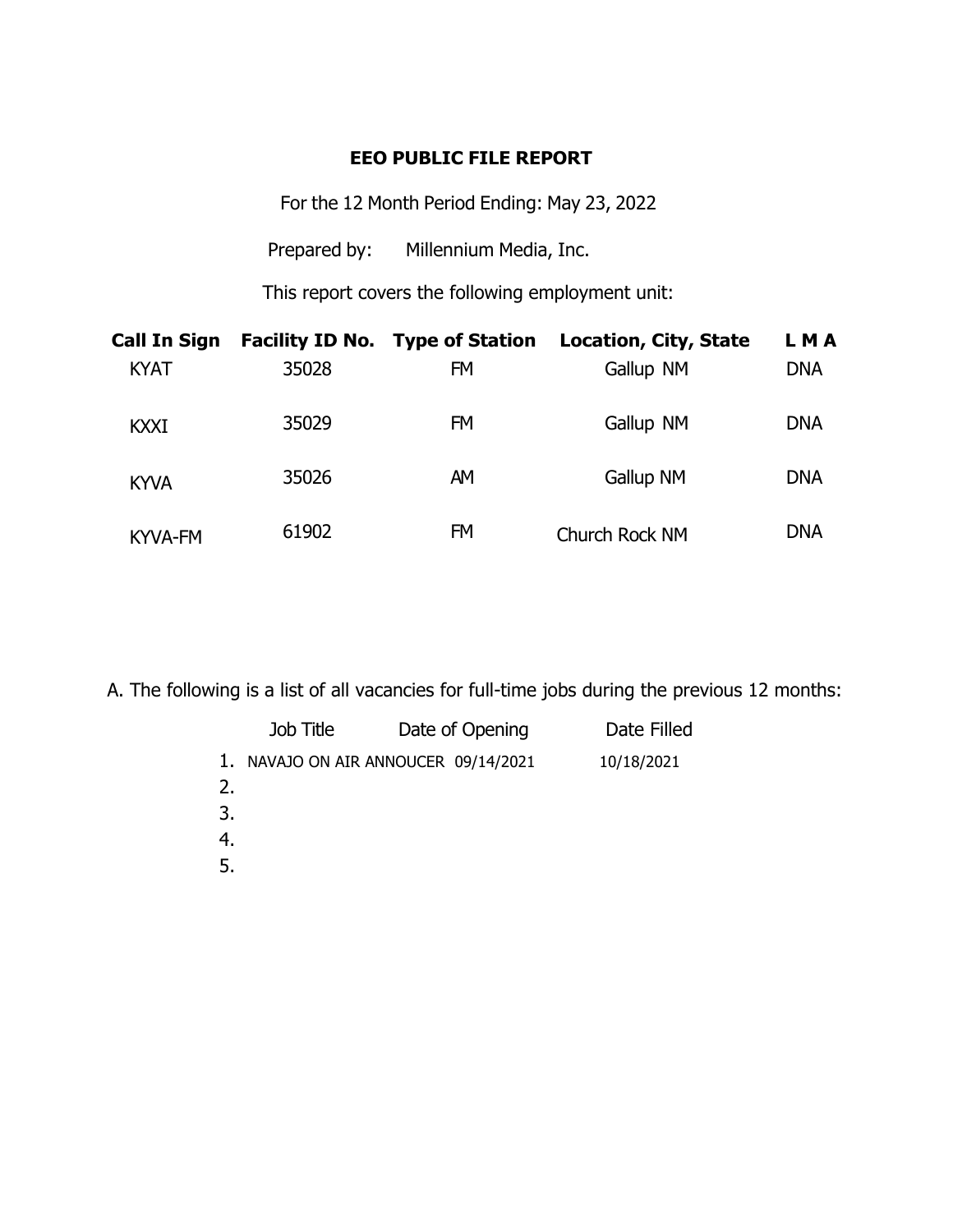B. During the previous 12 months, the following recruitment sources were contacted as vacancies for full-time jobs opened. Those with an asterisk (\*) were organizations that requested to be contacted as job openings occurred:

| <b>Recruitment Source</b>      | <b>Address</b> | <b>Contact Person</b> | Telephone No. |
|--------------------------------|----------------|-----------------------|---------------|
| 1. RADIO STATION ANNOUNCEMENT  |                | <b>SAMMY CHIODA</b>   | 505-863-6851  |
| 2. HUMAN RESOURCES, UNM-GALLUP |                | YATISHA LEWIS         | 505-863-7605  |
| 3. NMBA JOBS BANK              |                | <b>PAULA MAES</b>     | 505-881-4444  |
| 4. MILLENNIUM MEDIA STAFF      |                | <b>SAMMY CHIODA</b>   | 505-863-6851  |
| 5. MILLENNIUM MEDIA WEBSITE    |                | <b>SAMMY CHIODA</b>   | 505-863-6851  |
| 6. MILLENNIUM MEDIA FACEBOOK   |                | <b>SAMMY CHIODA</b>   | 505-863-6851  |
| 7.                             |                |                       |               |

- 8.
- C. The following is a list of sources for full-time jobs shown in Section A above and the recruitment source which provided the hire for that position:

| Job Title                  | <b>Recruitment Source</b> |
|----------------------------|---------------------------|
| 1. NAVAJO ON-AIR ANNOUNCER | KYAT ON AIR ANNOUNCEMENTS |
|                            |                           |
| 3.                         |                           |
|                            |                           |
|                            |                           |

- 5.
- 6.
- 7.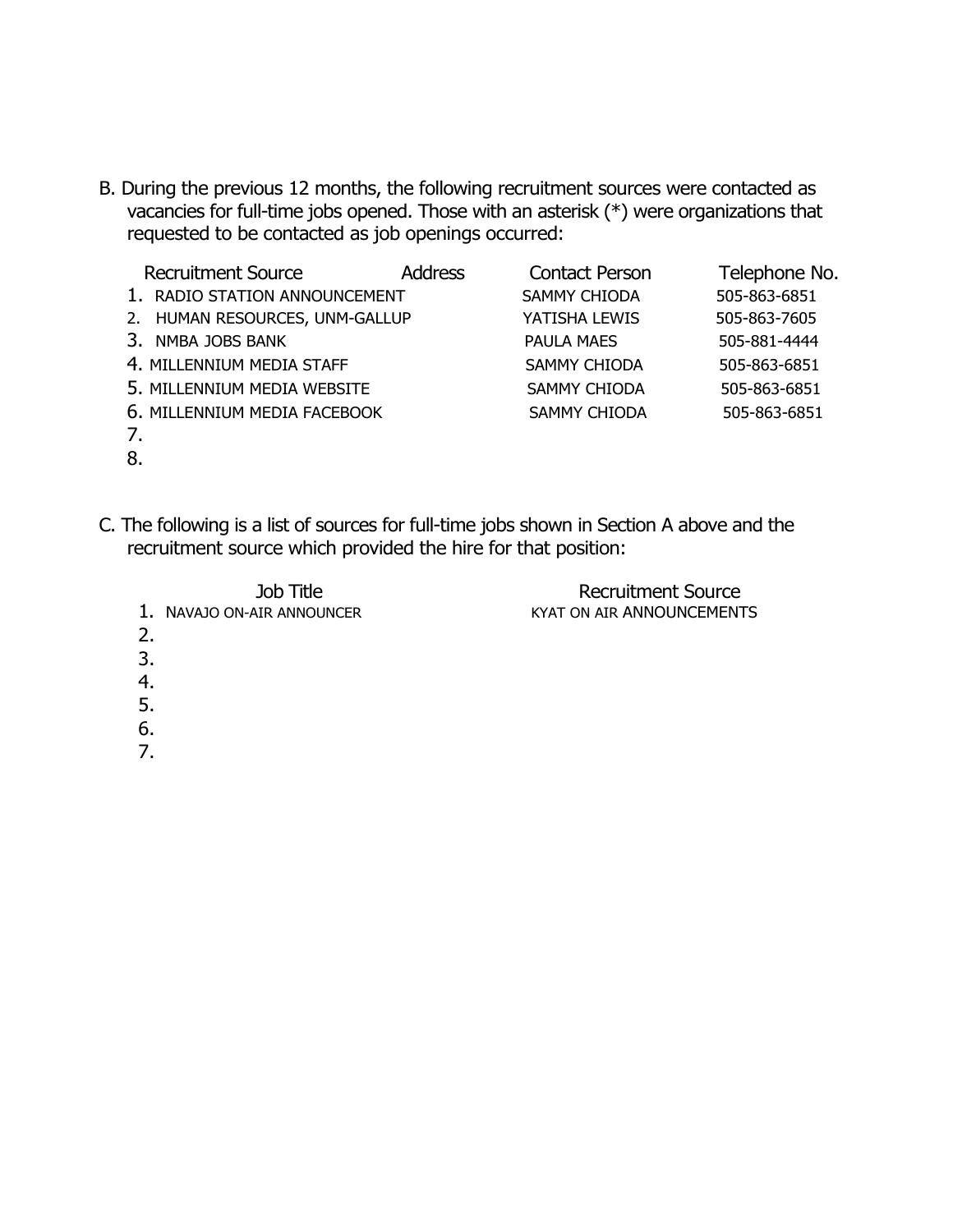D. During the previous 12 months, there were a total of 5 people interviewed for vacancies for full-time positions. The following is a list of the total number of interviews referred by each recruitment source shown in Section B above:

> Recruitment Source Total No. of Interviews 1. RADIO STATION ANNOUNCEMENTS 5 2. 3. 4. 5. 6.

E. During the last 12 months, the station employment unit engaged in the following (menu option) initiatives (provide full details, including an explanation if no such initiatives were conducted during the period involved):

## Prong 3 Menu Option

- 1. Sammy Chioda, President of Millennium Media, Inc. has organized our EEO Activities, as follows:
- A. The NMBA accepts job postings, and immediately disseminates job openings to over 50 recruiting sources throughout the State.
- B. Millennium Media participates in a scholarship program, annually, awarding \$2,000 in scholarships per year, to students who have expressed an interest in a broadcast career.
- 2. Millennium media, Inc. has made available to its employees the opportunity to participate in seminars to improve their job skills. Our Chief Engineer attends the NMBA's Annual Convention in Albuquerque where he participates in seminars in engineering to improve his Job skills and Society of Broadcast Engineer Activities. The Society of Broadcast Engineers (SBE) has provided on-line training through zoom and webinars of which we participated in.
- 3. Millennium Media, Inc. has participated in listing jobs with the NMBA's jobs bank whenever it has had a job opening.
- 4. Millennium Media, Inc. has trained its management-level personnel ensuring that EEO Compliance and non-discriminatory practices are observed in hiring, promotions and advertising